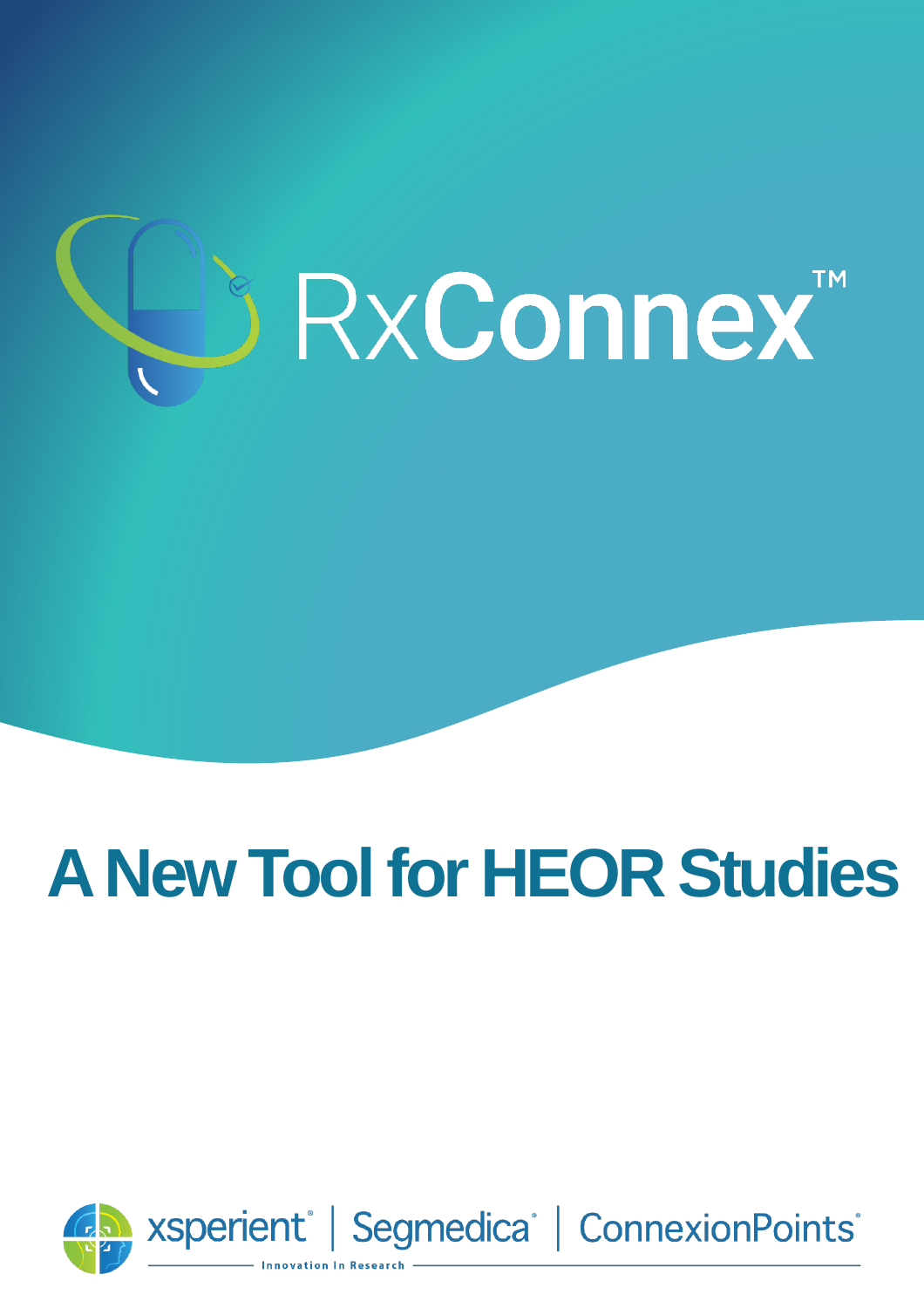#### **A New View of the Market**

Segmedica has access to pharmacy records for approximately 85% of the US population. The power of this tool is that, with patient consent, we can access the records of individuals who are also available for market research.

This HIPAA compliant process provides detailed information about a patient's pharmacy history, including:

Patient name (not passed to clients) Gender Date of birth Zip code (not passed to clients – regional data available) Prescriptions filled and refilled

- Product
- Strength/dosage
- Number of pills/devices/subcu injectables
- Date of fill and refill
- Dosing instructions (in some cases)

Prescribing physician and specialty

- Name/location of pharmacy
- Retail
- Specialty
- Hospital or clinic

xsperient®

From this we can calculate level of adherence and persistence, including medication possession ratio (MPR) and proportion of days covered (PDC) as well as persistence data.

#### **Segmedica's Role**

For non-clinical studies including market research, Segmedica will normally carry out the entire project including procuring and analyzing the RxConnex data. For clinical trials and clinical HEOR projects requiring expertise which we do not have, we will work with your partner to provide this data directly to them under a HIPAA Business Agreement.

Segmedica<sup>®</sup> | ConnexionPoints<sup>®</sup>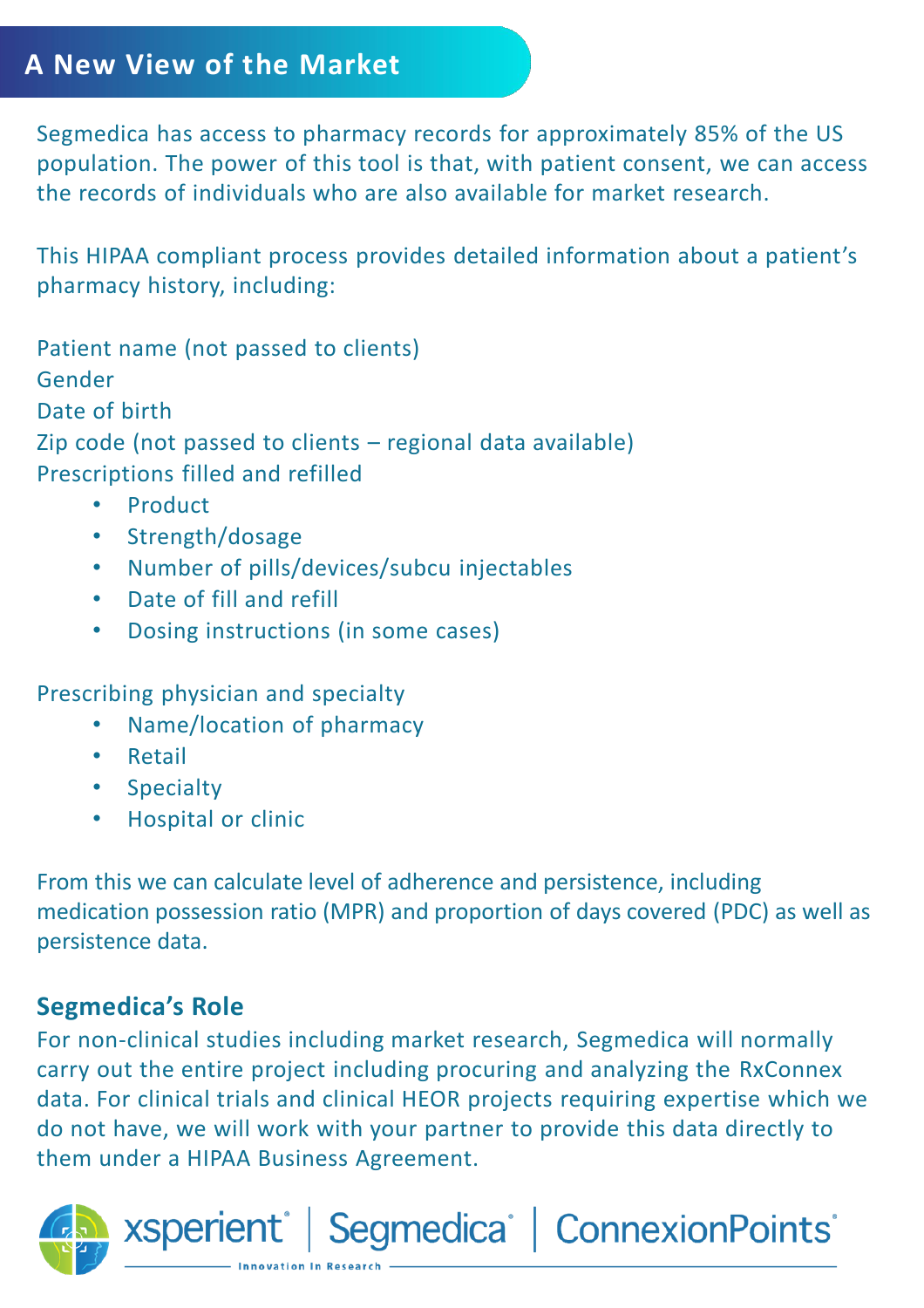### **VALUABLE FOR A WIDE RANGE OF PROJECTS**

The capability to verify respondent and trial candidate's self-reported history or to discuss with a patient their non-adherence based on actual data is extremely powerful.

- Our pilot studies confirm that, in many cases, the difference between patient reported medical conditions, products taken, and levels of compliance and the facts is very large indeed. Particularly for studies involving complex and comorbid conditions, RxConnex is an essential validation step.
- We provide data and metrics including medication possession ratio (MPR) and proportion of days covered (PDC) as well as persistence data.

**EMR data has been shown to be unreliable in terms of prescribed medicines and those actually taken by the patient. 1**

 $1$ Ryan TP, Morrison RD, Sutherland JJ, et al. Medication adherence, medical record accuracy, and medication exposure in real-world patients using comprehensive medication monitoring. PLoS One. 2017;12(9):e0185471. Published 2017 Sep 28. doi:10.1371/journal.pone.0185471. <https://www.ncbi.nlm.nih.gov/pubmed/28957369>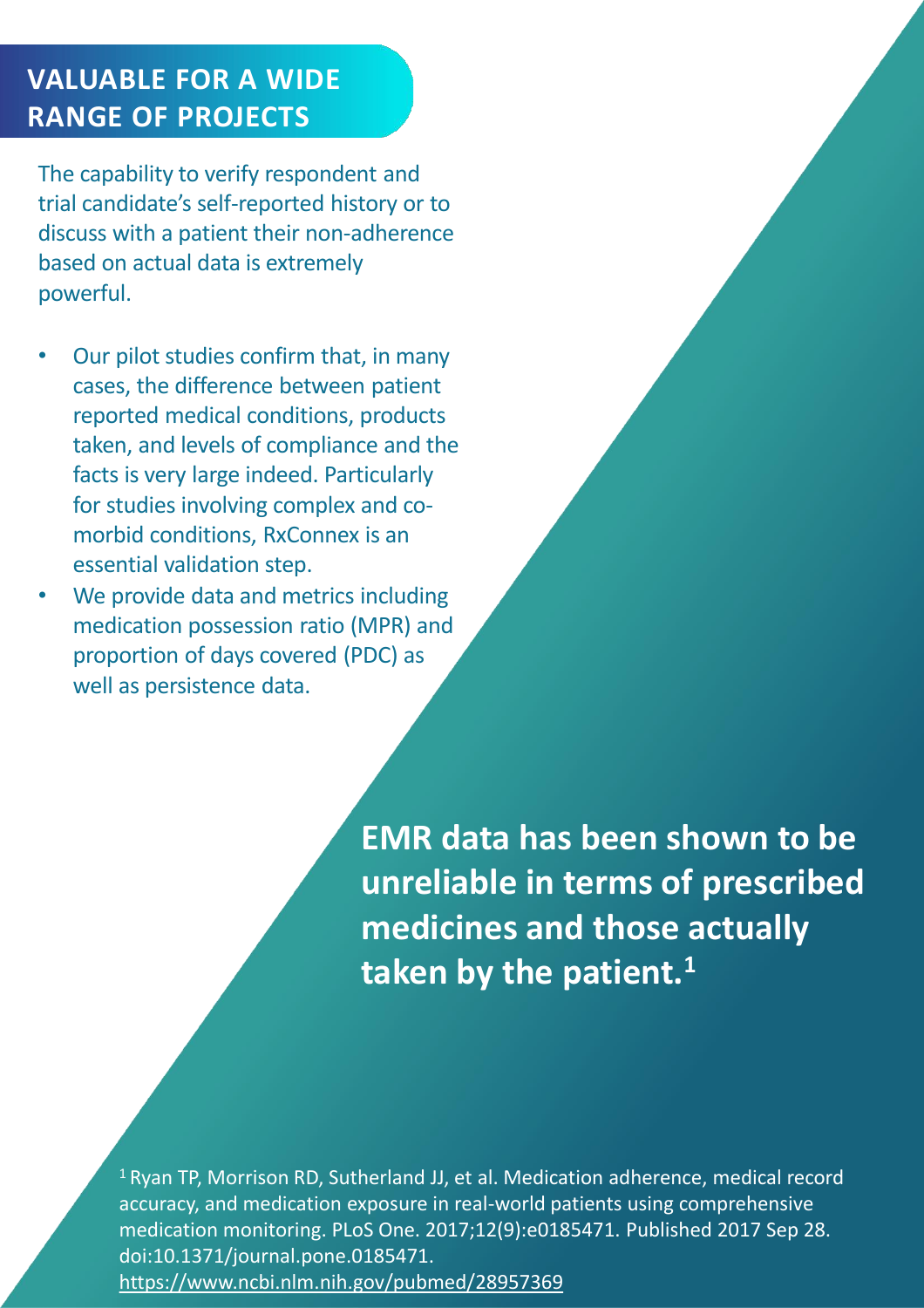## **VALUABLE FOR A WIDE RANGE OF PROJECTS**

- EMR data is very costly to obtain. The cost for RxConnex data is low and will add very little to the cost of your project.
- For smaller, qualitative studies, making sure you have the right patient respondents
- Tracking patients' behaviors over time
- Adherence and/or compliance studies where patient level data is critical to understanding patient behavior
- Show patterns in compliance or persistence over a period of time
- Follow specific patients and track their adherence and persistence
- HEOR data validation and insights in outcomes studies

#### **Valuable in:**

- ✓ **Patient flow**
- ✓ **Patient journey**
- ✓ **Buying process**
- ✓ **Patient segmentation**
- ✓ **Research for adherence programs and support programs**